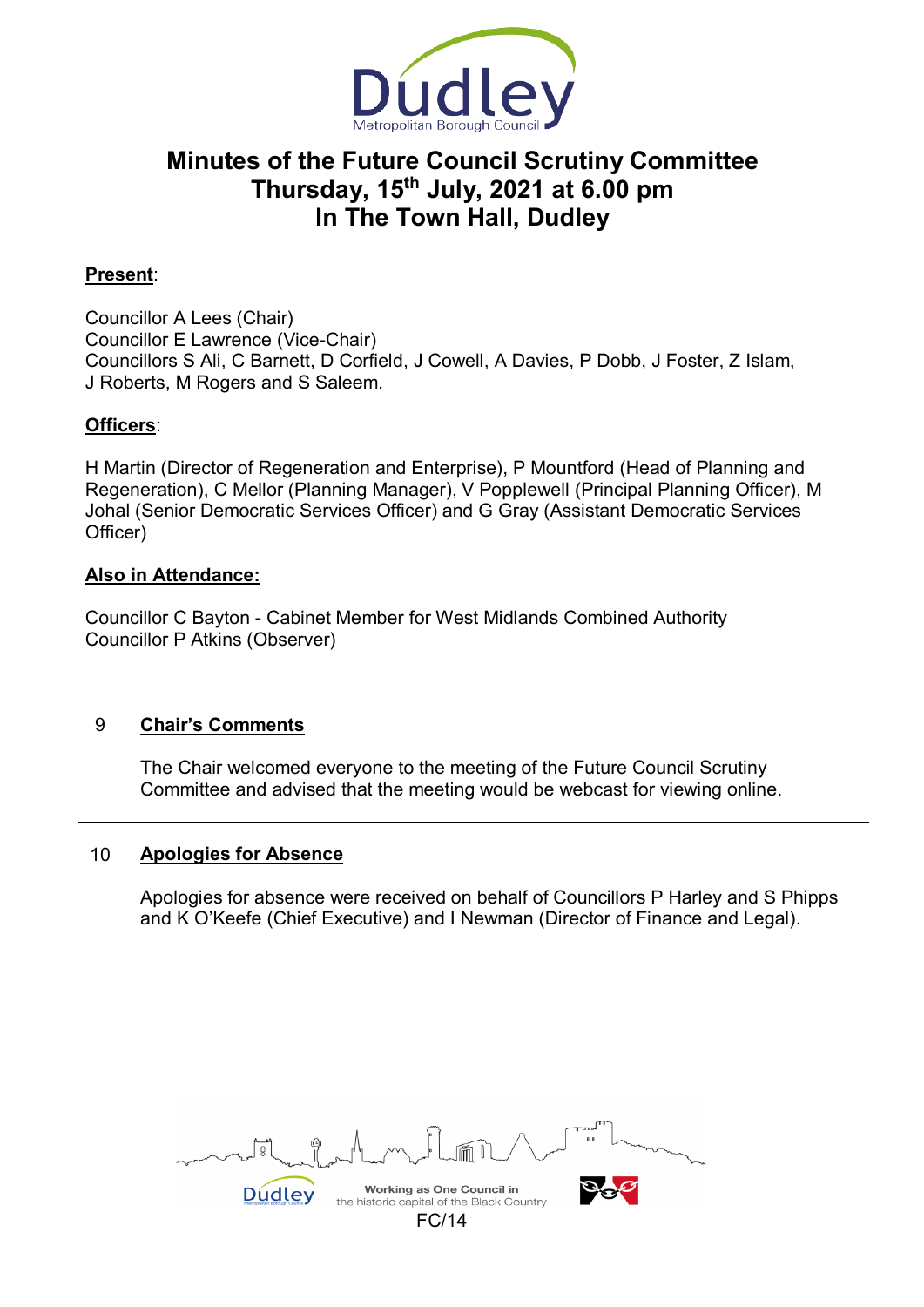#### 11 **Declarations of Interest**

No member made a declaration of interest in accordance with the Members' Code of **Conduct** 

## 12 **Minutes**

Resolved

That the minutes of the meeting held on  $9<sup>th</sup>$  June, 2021, be approved as a correct record and signed.

## 13 **Public Forum**

The Committee heard representations from a member of the public in relation to the tram and railway network. Concerns were raised regarding the conversion of the Bus Network and part of the Urban Railway Network into the Metro Tram system. It was commented that no consultation or vote had been undertaken with either Councillors or the general public and that the costs involved to implement the tram network was far greater than the cost to rebuild the existing railway lines. Issues were also raised concerning the restoration of the heavy rail passenger services from Derby to Devon through Dudley. The Committee were informed that it would be unfeasible to build provisions into the Dudley tramline to allow for the return of passenger, freight and goods trains together with trams all on one set of tracks. It was commented that an unused train line between Brierley Hill and Stourbridge currently existed and it was considered that the Council should decide on whether to allow trams or trains to be placed on this set of tracks.

A Member acknowledged the comments and concerns raised and requested that information be provided by the Director of Regeneration and Enterprise on what had been undertaken with regards to costing and work towards the proposal of using the railway lines and whether this would be a financially viable option.

In responding the Director of Regeneration and Enterprise advised that information would need to be obtained from Transport West Midlands, that the facts and data put forward would need to be clarified. A report would be submitted to a future meeting of the Committee.

The Chair, on behalf of the Committee, thanked the member of the public for his attendance and the comments raised.

Working as One Council in Dudley the historic capital of the Black Country FC/15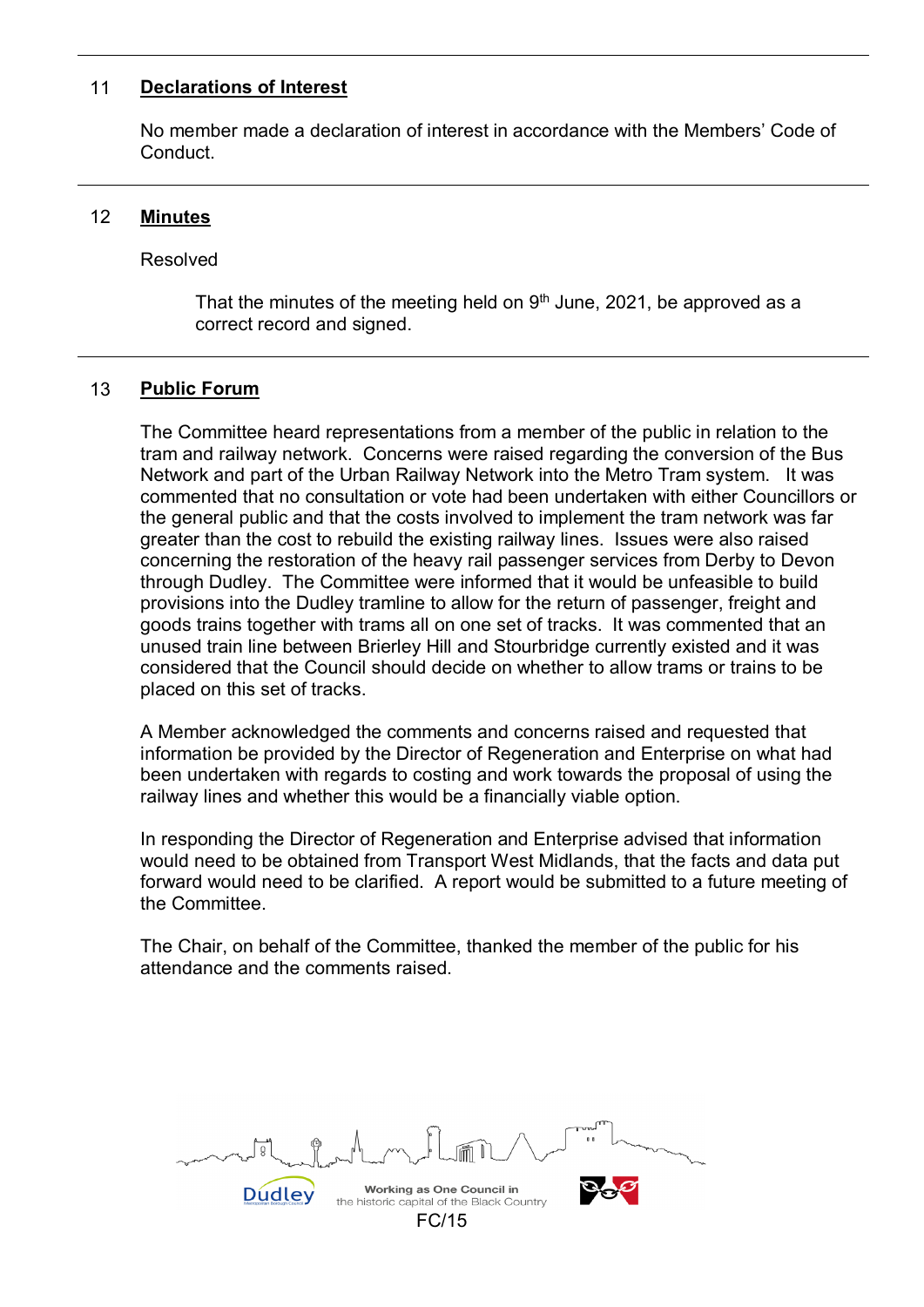That the Director of Regeneration and Enterprise be requested to submit a report to a future meeting of the Committee providing feedback on issues raised.

## 14 **Black Country Plan – Approval of Draft Plan for Consultation**

A report of the Director of Regeneration and Enterprise was submitted on the Black Country Plan (BCP) to seek approval of the Draft Plan for Consultation.

The Chair introduced the report and stated that the BCP was a draft plan only at this stage and consultation would take place between the period August to September, 2021. The consultation would provide an opportunity for all stakeholders, including the public to make comments, and subsequently the Plan would be submitted to the Secretary of State within two years for examination.

The Director of Regeneration and Enterprise presented a summary of the BCP including the background to the plan, what the Black Country Plan priorities were and the housing and employment need figures. The employment need evidence indicated that further additional employment land would be needed over the planned period and that employment land was essential to provide employment for residents, to attract new residents to the Black Country and to support new businesses which would provide jobs and safeguard existing businesses.

The Plan had a number of key priorities and remained committed to the prioritisation of Brownfield land and to urban regeneration. The housing provision had been made up of two and a half thousand sites across the Black Country and had worked to maximise supply in the urban area by a number of methods, however, it was noted that there was still a shortfall. There were challenges with Brownfield land and viability remained a key issue due to public funding being needed to regenerate a high proportion of Brownfield land. Work would continue with the Combined Authority and other public bodies to deliver the plan and priorities of Brownfield sites.

Taking all these factors into consideration there still remained a shortfall, therefore, the BCP proposed the allocation of Greenbelt land in order to move towards meeting the housing and employment needs identified. Under the Duty to Cooperate, discussions were ongoing with a number of neighbouring authorities to provide additional housing and employment land in their areas to meet the needs of the Black Country.

The Plan was complex and very detailed with a challenging timetable, would be kept under constant review and the need to seek the views of residents would be a critical stage to the plan.

Working as One Council in **Dudley** the historic capital of the Black Country FC/16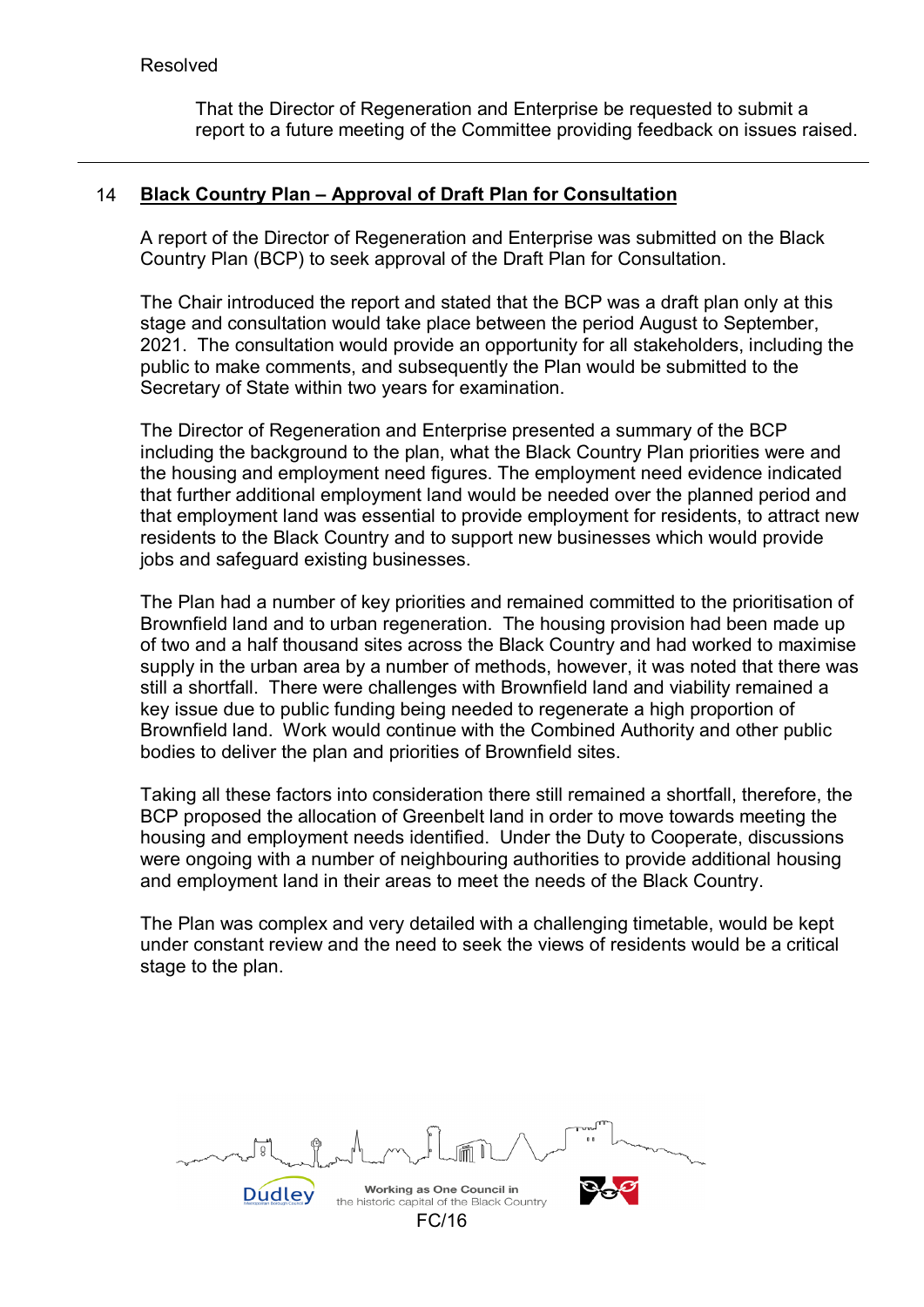Following the presentation, Members asked questions, made comments and responses were given as appropriate:-

• Members raised concerns regarding the eight-week consultation period between August to September and whether this would be a sufficient amount of time for residents to put forward their queries and concerns. Given that the BCP would have a significant impact on residents; that the Plan was a substantial, complex document and bearing in mind the impending summer months and school holidays, it was queried as to whether residents would have adequate opportunity to submit their responses.

The Director of Regeneration and Enterprise advised that there was a statutory requirement to hold consultation over six weeks and that they had allowed for eight weeks; that there was a very challenging timetable to adhere to and it was critical that the timetable was followed as there would be significant consequences. It was acknowledged the importance of how the plan was phrased to residents and Officers and Members could assist by liaising with residents to get them engaged with the consultation process. It was advised that the consultation period would be used to engage with as many people as possible, however, due to the current climate, a majority of the consultation would be undertaken online. However, planning officers would be available to speak to members of the public on an appointment basis at Dudley Town Hall during August and September.

- In responding to a question raised by the Chair, the Principal Planning Officer confirmed that the Communications and Public Affairs team (CAPA) had an approved engagement strategy and they had a large network of communication channels to utilise to reach out to residents and hard to reach groups. Further to this, it was advised that a consultation database had been established whereby several thousands of people had signed up to in the last few months; that residents would be contacted through the database to inform them when the consultation period had started; that a significant Social Media campaign would be launched; a video had been produced to raise awareness and advertisements placed on buses as well as utilising local radio and press releases.
- A Member made observations that online engagement within smaller Wards may not be suitable and it was suggested that hard copies of the information be circulated to every home in the Borough.
- Concerns were raised about the difficulty in engaging with smaller Wards, plans to develop onto the greenspaces in those Wards and the impact it would have on residents. In responding the Director of Regeneration and Enterprise confirmed that during the consultation process, all questions and queries raised would be given due consideration. However, it was acknowledged that there were challenges in engaging and reaching out to people in certain areas.

Working as One Council in Dudley the historic capital of the Black Country FC/17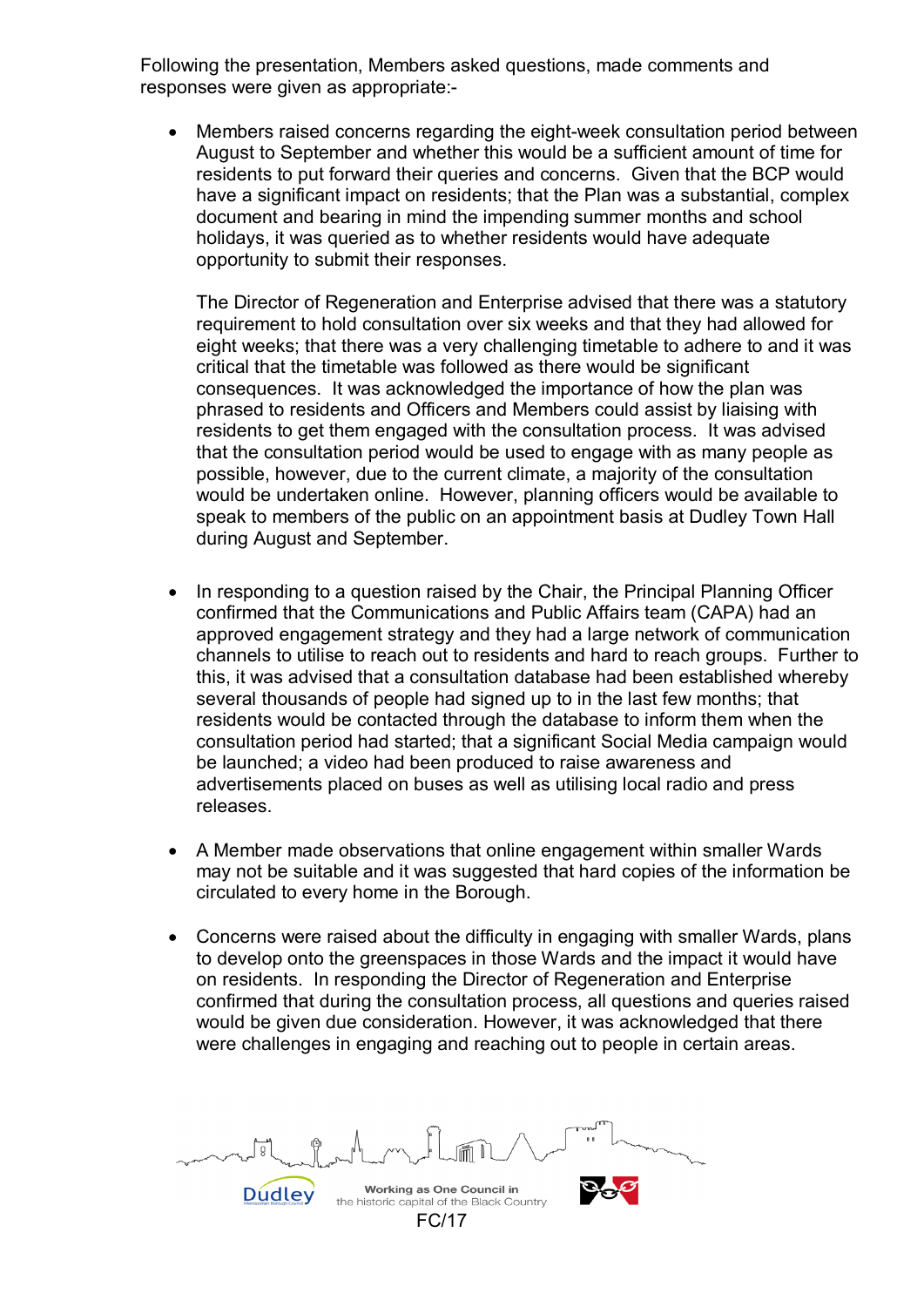• Arising from concerns raised it was recommended that the consultation period should be extended for a further four weeks so that additional public events could be held as the school holidays would have ended, and it would be safer to do so, given the fact that further residents were being vaccinated every day.

The Director of Regeneration and Enterprise advised that any request to extend the consultation timetable would need to be considered against the timescales required to progress the Plan to its next stage. This included sufficient time to summarise the consultation responses, update any evidence base work, amend the Plan and take the Plan through the various reporting mechanisms prior to going out to consultation next summer.

It was queried whether public meetings would be held throughout the Borough; that the suggestion of canvassing leaflets or paper copies to residents be considered and the possibility of Officers promoting the consultation process at Community Forum meetings should they resume.

It was advised that a leaflet had been produced, which would be available on reception areas and community centres, copies of which would be made available to Members to distribute. The Principal Planning Officer noted the suggestion to use the leaflets to target specific areas and confirmed that Officers would be in attendance at the Community Forum meetings should they recommence during the consultation period.

- Concerns were raised regarding the complexity of the plan and it was queried whether the information could be simplified to make it easier for residents. The Planning Manager advised that a non-technical document was in the process of being produced to help make the document easier to find sites that were proposed for allocation; that there were Officers in Dudley who would be available on a help line throughout the consultation period to take telephone calls from the public; that face to face meetings would be held by appointment during the daytime and evenings for residents to attend to show plans and answer any queries; the draft Plan and large maps would be available in the libraries and council buildings as well as an interactive online map and that a further detailed map of sites that were allocated was in progress and could be posted to residents on request.
- A Member raised a query as to whether Dudley residents would have any influence on other Black Country Local Authorities that bordered the Dudley Borough and vice-versa.

| .⋒<br>$\sim$<br>ր≀∖ղ                                                          | $T$ www.<br>0 <sub>0</sub> |
|-------------------------------------------------------------------------------|----------------------------|
| <b>Working as One Council in</b><br>the historic capital of the Black Country |                            |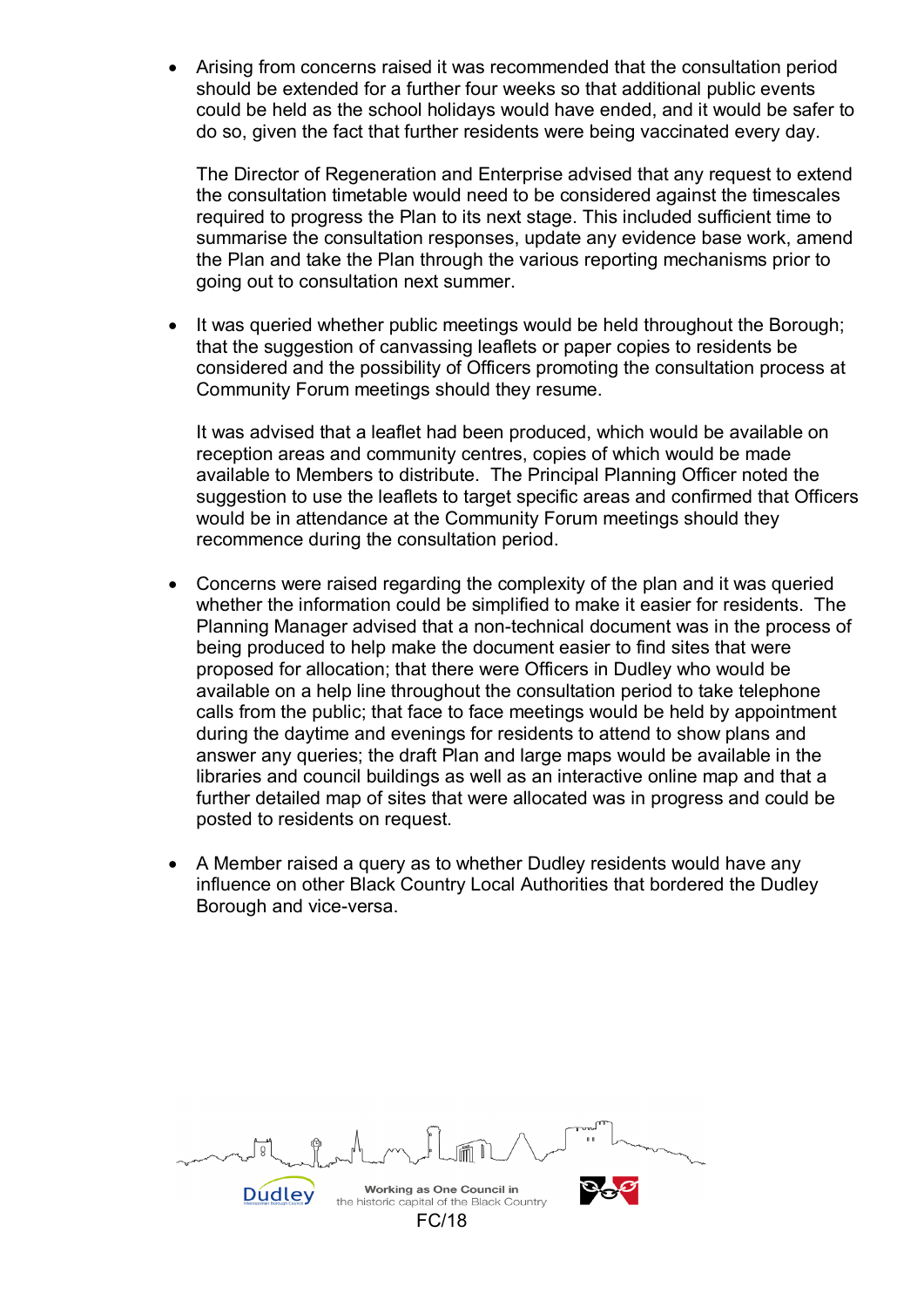It was advised that other comments from residents that border the Dudley Borough would be valid; that work had been undertaken with Black Country Local Authorities that share boundaries to enable residents to comment on sites and that responses would be provided as part of the Black Country consultation exercise. In terms of potential sites outside of the Black Country, and where those authorities were in the plan process, residents would have the opportunity to comment on their plans.

• It was considered that the period of time from September 2021 to July 2022 to respond to comments was extensive and that more could be done to extend the consultation process. It was recognised that more resources to deal with responses would be needed should the consultation period be extended to October 2021.

The Director of Regeneration and Enterprise reported that the consultation process was in conjunction with the four neighbouring authorities and to change the dates would require all four authorities to be in agreement. It was noted the consultation period was critical to engage as many people as possible and that it would be difficult to establish resource requirements until the comments were received.

The Planning Manager clarified that between September 2021 and July 2022, Officers would need to produce the next publication plan; draft the plan; respond to technical comments in depth; produce documentation for submission to Cabinet from all four authorities; allow for the possibility of significant changes and therefore this was not an extensive period to produce the publication document.

• A Member raised concerns regarding the impact building on Greenbelt sites would have on residents and it was queried whether questions, as part of the consultation exercise, would allow residents to submit their views. It was also queried whether Members would be able to view the content and questions before publication.

It was reported that the questions produced were of a standard format and the impact on residents could be expressed in the consultation and would be responded to. A summary document could be made available to Members.

• A Member made reference to a map showing the railway line from Brierley Hill to Pensnett and queried whether this would be part of the Plan. Queries were also raised on whether Officers had undertaken discussions concerning the Western Orbital Relief Road.

The Director of Regeneration and Enterprise confirmed that the map showed an asset of a disused railway line, which had not been part of the Plan and that no active discussions were ongoing regarding the Western Orbital Relief Road.

Working as One Council in **Dudley** the historic capital of the Black Country

FC/19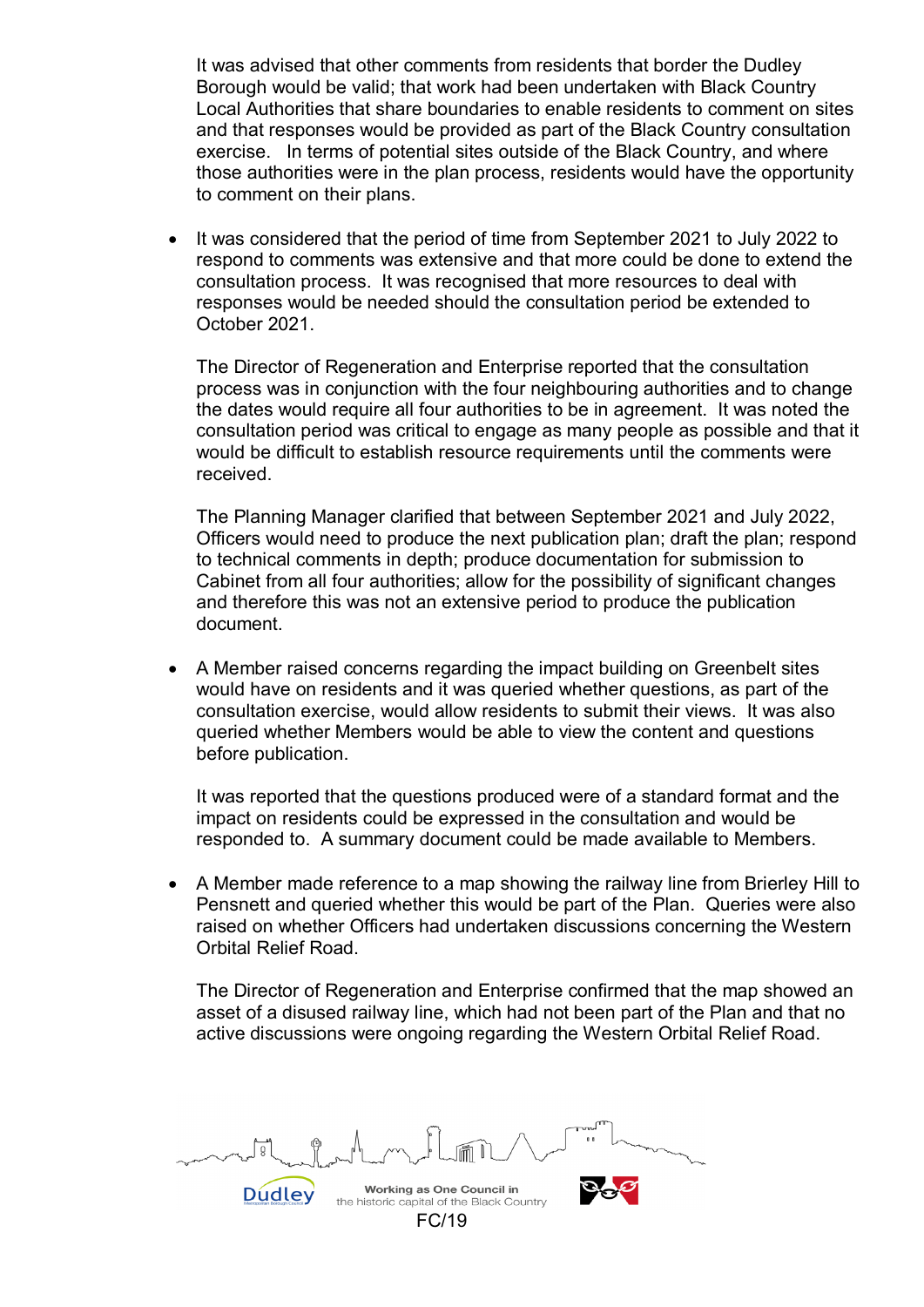• A Member queried whether consideration had been given to increase capacity of road provision, additional school places and General Practitioners (GP's) to accommodate the impact from additional housing.

It was confirmed that meetings had been carried out with other sectors such as Education, Highways, Utility Providers and Clinical Commissioning Groups (CCG's), which highlighted matters surrounding infrastructure provision as well as existing provisions. Section 106 Agreements had provided additional education provisions; that the GGC was looking into increasing capacity in Health Care as part of the service plans and that transport modelling would be implemented over the next few months. However, it was acknowledged that the wider infrastructure would need to be reviewed.

• A Member made reference to the housing allocation list as it was considered that some Boroughs were releasing significant amounts of residential property compared to the Dudley Borough. It was queried whether consideration was being given to alleviate the pressure of building on Greenbelt areas where it was not needed.

It was confirmed that the areas stated had specific allocations and those allocations had already been supplied previously. Other Boroughs had a smaller amount of Greenbelt land and were landlocked, however, neighbouring Boroughs had more employment land, which was needed by the Dudley Borough.

- A query was raised regarding the sites removed that had previously been allocated for housing. The Principal Planning Officer clarified that a review of the sites had been undertaken on the BCP regarding the existing supply, and it had to be demonstrated that the sites were developable, available and achievable, therefore, unsuitable sites (such as occupied employment sites, where the owners had indicated their intentions to remain operating) had been removed.
- A Member identified two sites that had rated highly in the Black Country Greenbelt study for urban sprawl and considered that this could be a positive for those sites.

It was determined that across the Black Country the five purposes in the study was prevalent in most cases. All the Greenbelt land owned by Dudley were largely met by the five purposes but there were still different degrees of harm and this would be a key factor in the rating.

• A Member queried whether the option of Compulsory Purchase Orders (CPO's) had been considered as part of the Plan.

It was advised that the smaller sites or CPO's would not be visibly seen in the Plan as these would have been assigned as windfall allocations.

Working as One Council in Dudley the historic capital of the Black Country FC/20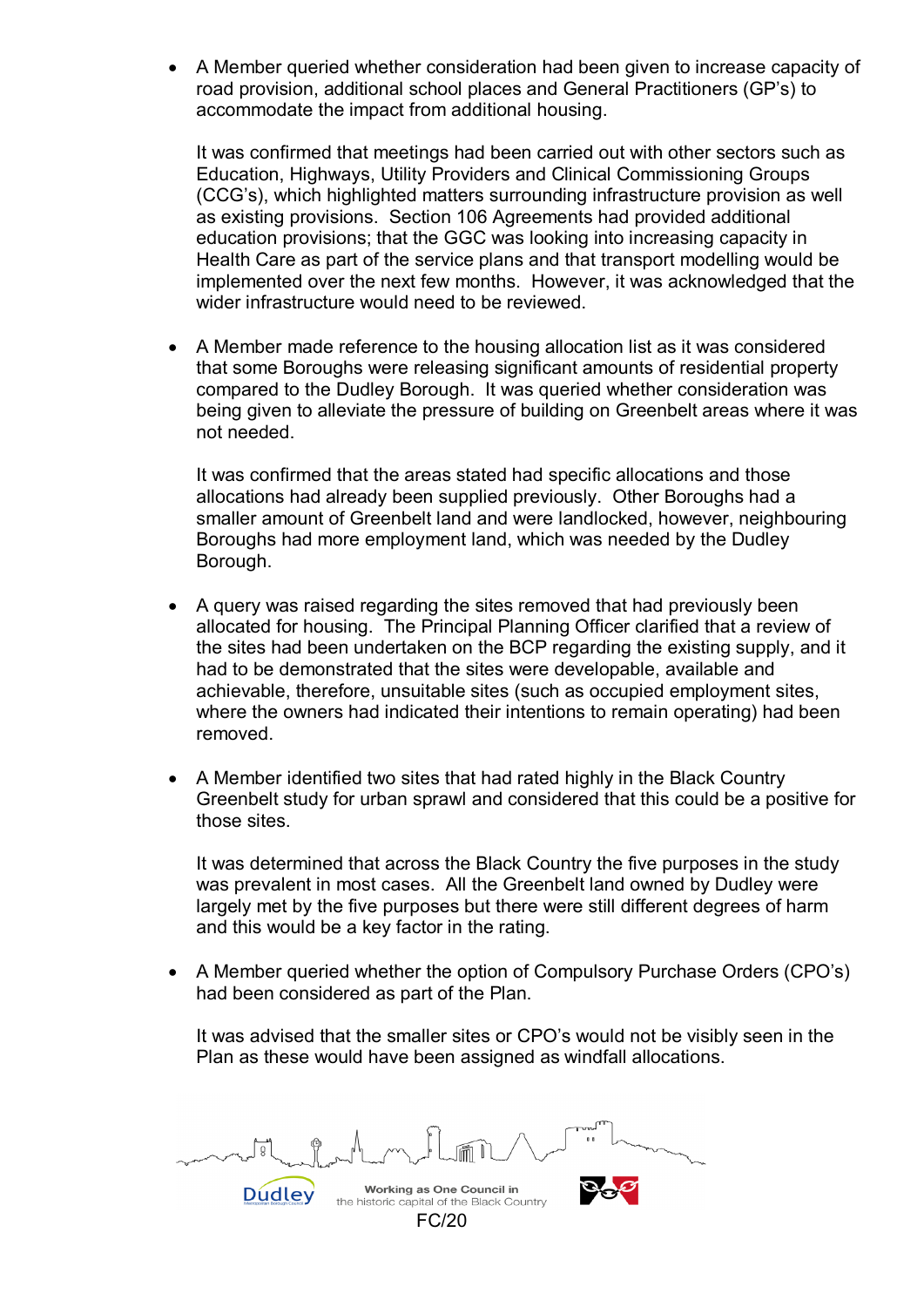- The view was taken that a more detailed scrutiny exercise should be undertaken to cover the issues raised and to scrutinise the plan and the consultation process further, which would enable the Committee to obtain a more detailed response from Officers.
- Following comments made concerning certain groups engaging with planning hiring professionals (such as Planning Aid) to assist in understanding the Plan, should they feel it necessary, it was commented that although it was a possibility, Officers were on hand to support and help residents understand the Plan and to help frame their opinions on the plan.
- A Member queried as to whether funding had been issued to carry out the advertisement of the consultation process and if a social media campaign had been considered.

It was stated that each of the Black Country authorities had allocated a budget to fund the preparation of the Black Country Plan and this included a budget towards consultation. In addition, funding had been received from Government which was contributing towards work on the Plan.

• Following comments made regarding the importance of maximising the consultation period, ensuring residents knew from the outset what opportunities were available, a query was raised on whether Officers were prepared for the consultation process.

It was confirmed that a date to carry out the consultation was still in progress, however, there would be some flexibility based on the need of Members or the public. Letters would be distributed to residents who had signed up to the consultation database which would include contact information to speak to Officers. Arising from previous consultations it was recognised that social media platforms provided large responses and it was also intended to utilise radio channels. It was noted that there had been some uncertainty around public events due to the Covid 19 Pandemic.

• A Member raised queries concerning the comments made in relation to the timeframe of the consultation being dependant on responses; the type of response received and what assistance could be provided to residents to ensure that legitimate responses were received.

The Director of Regeneration and Enterprise confirmed that every comment would be relevant and responses would be looked at individually. There would also be a number of engagement events that would be carried out together with support being available from Officers.

Working as One Council in Dudley the historic capital of the Black Country FC/21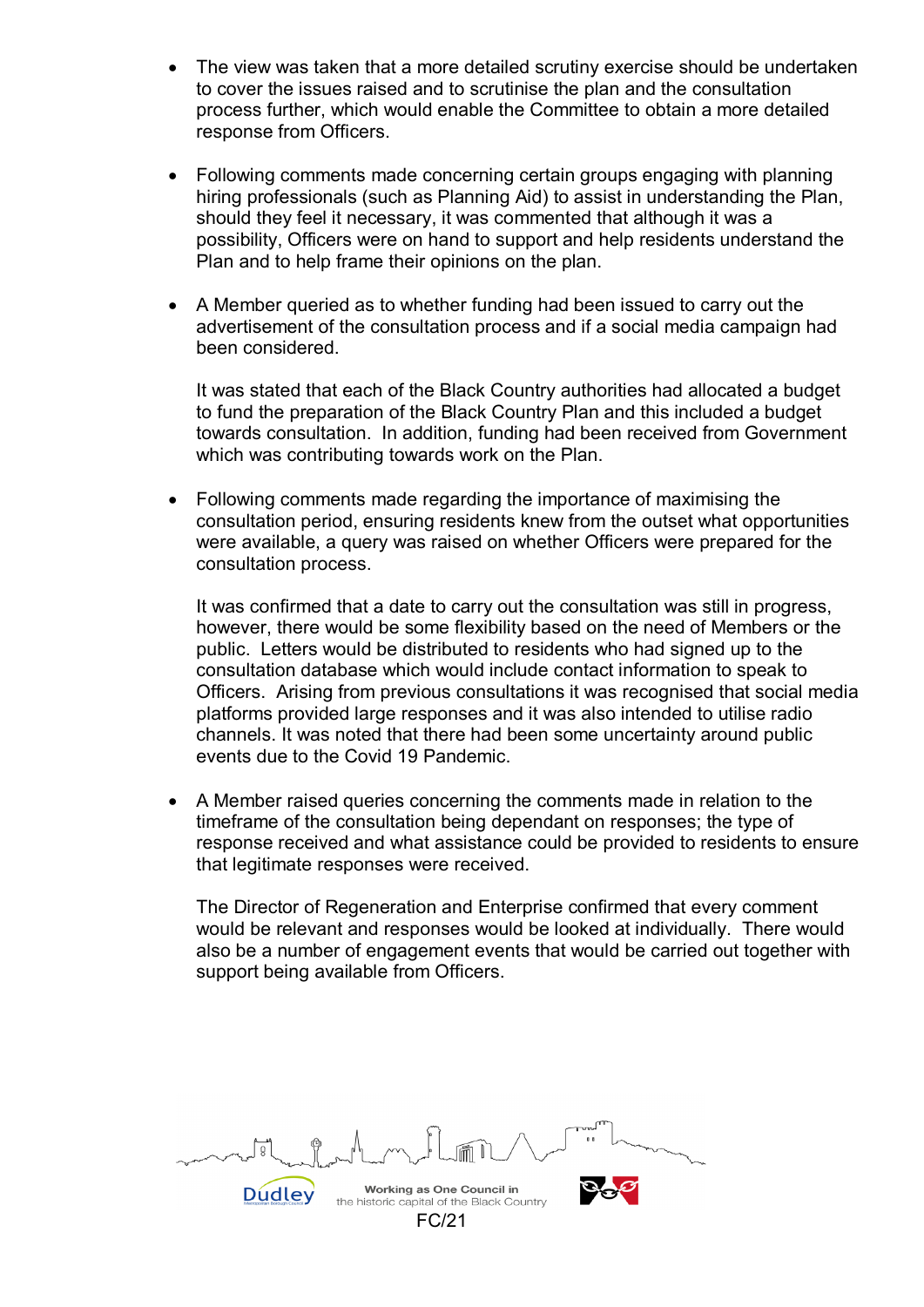A Member raised concerns with regard to there being no consideration to infrastructure requirements concerning roads and public transport. It was noted that the Dudley region had a target date of 2041 to reach zero carbon emissions and there was a need to look into how this rating would be achieved and how the properties being built would fit into the environmental agenda.

It was advised that there were policies in place around the climate agenda and any new properties that were built would be subject to building regulations to meet certain standards.

• Reference was made to the proposed Planning changes by the Government and it was queried what impact these changes would have on the BCP in terms of planning permissions.

It was confirmed that the advice in terms of the local plan process was to continue with the plan. With regard to permitted development, there was a possibility that there would be changes, however, these could be to Dudley's advantage.

• Further comments were made concerning the infrastructure for transport not being in line with the developments proposed and the level of impact additional housing would have.

The Planning Manager confirmed that there would be ongoing issues with developments, however, this would be partly due to funding being delivered for infrastructure as part of the development. It was confirmed that the necessary funding would be considered at the relevant time. The plans for infrastructure would become more apparent as the BCP developed and that the detail on this would be included at future consultations.

- A Member requested that a copy of the consultation, together with the questions be posed through the consultation process, be circulated to Members of the Committee.
- It was queried what resources were available to produce hard copies for residents and whether residents would be able to view and identify specific areas from a hard copy of the plans. It was considered that should the report be shortened, and vital information removed, residents would not be able to read the report in full and submit informed questions.

It was advised that a summarised document would be available to raise awareness of the Plan, however, the consultation document would be the Draft Plan, which would be available at Council Buildings. A hard copy of the response form would be available to residents to submit their comments.

Working as One Council in Dudley the historic capital of the Black Country FC/22